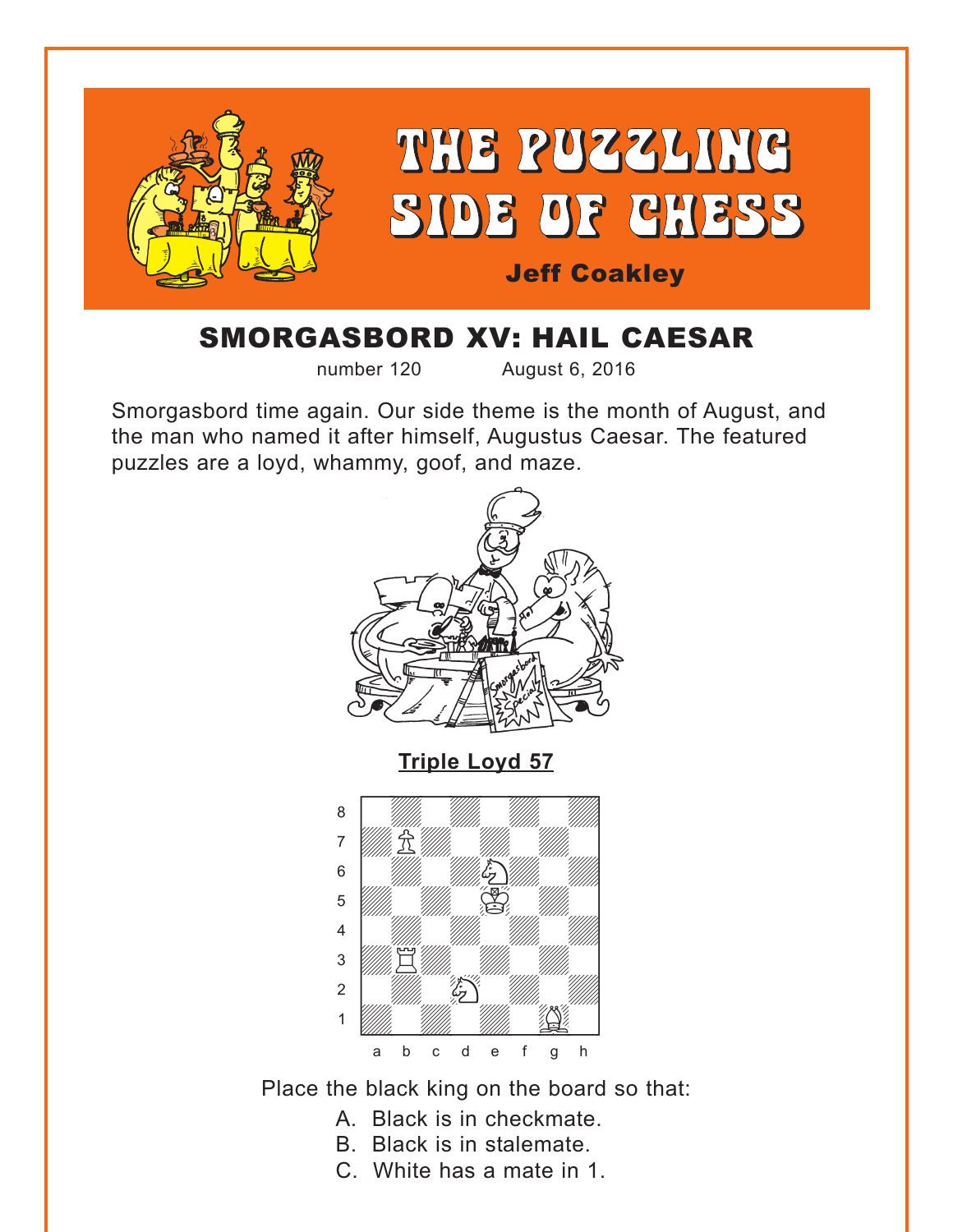<span id="page-1-0"></span>Augustus Caesar (63 BC - 14 AD), the first emperor of the Roman Empire, was the great nephew, adopted son, and heir of Julius Caesar. His name at birth was Gaius Octavius.

His many military victories included the defeat of Cleopatra, Queen of Egypt, in 30 BC, which led to her suicide. Augustus then ordered the execution of Caesarion, her son by Julius Caesar. "Two Caesars are one too many."



**Augustus Caesar** "Make haste slowly." Festina lente.

#### Double Whammy 65



White plays two moves in a row to mate Black.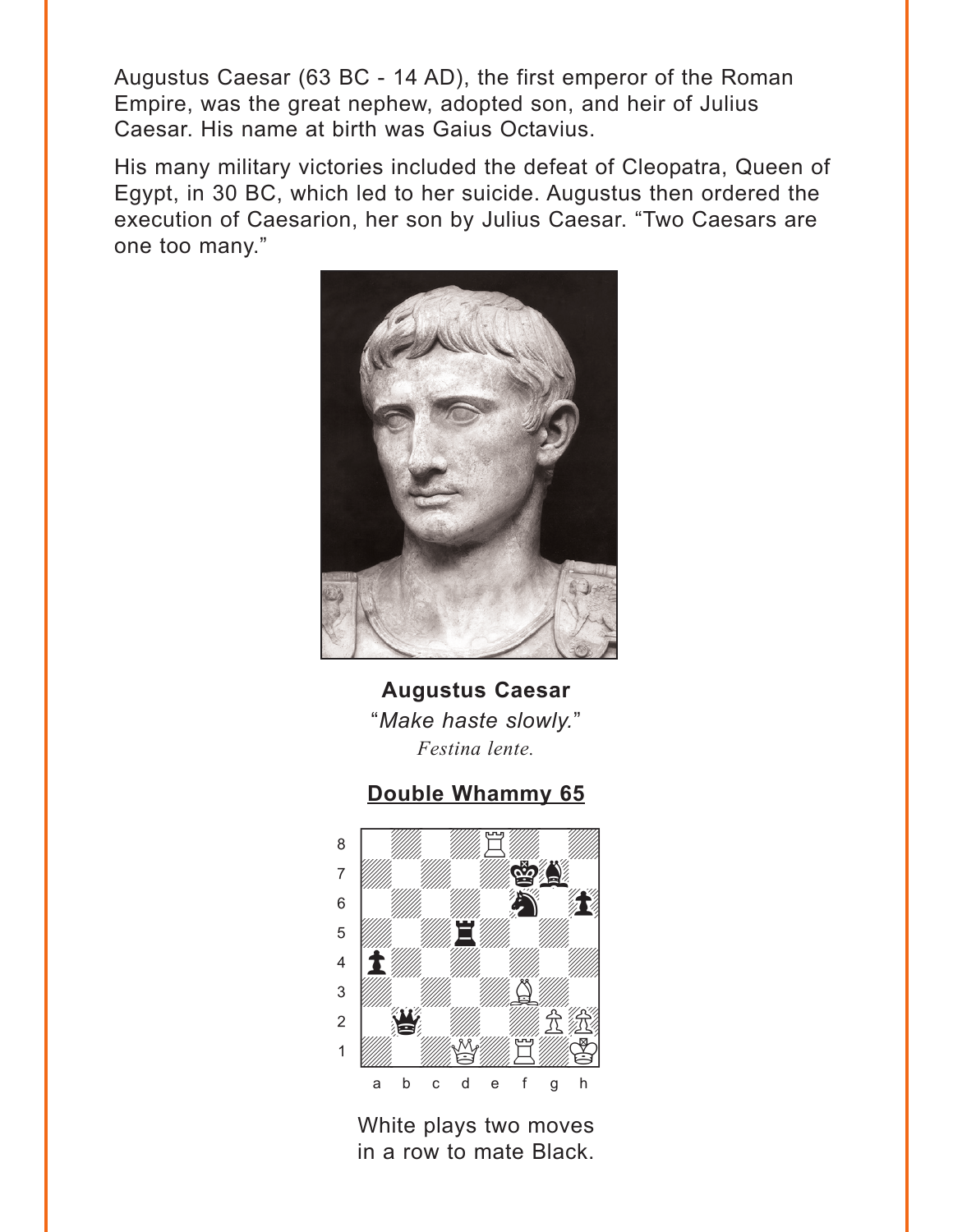<span id="page-2-0"></span>Here are the special instructions for this type of problem.

- a) White plays two moves in a row to mate Black.
- b) The first move may not be check.
- c) Either move may be a capture.
- d) Both moves may be with the same piece.
- e) Black does not get a turn.
- f) White may not place their own king in check on the first move, even if they get out of check with the second move.



Augustus ruled Rome from 27 BC until his death in AD 14. That's 40 years, not 41, because there is no year 0.

Unlike many common abbreviations, BC (Before Christ) is not Latin. This way of numbering years did not become the standard until the ninth century AD, which stands for the Latin anno Domini (year of the lord) and not for "after death".



#### Who's the Goof? 33

Why is this position illegal?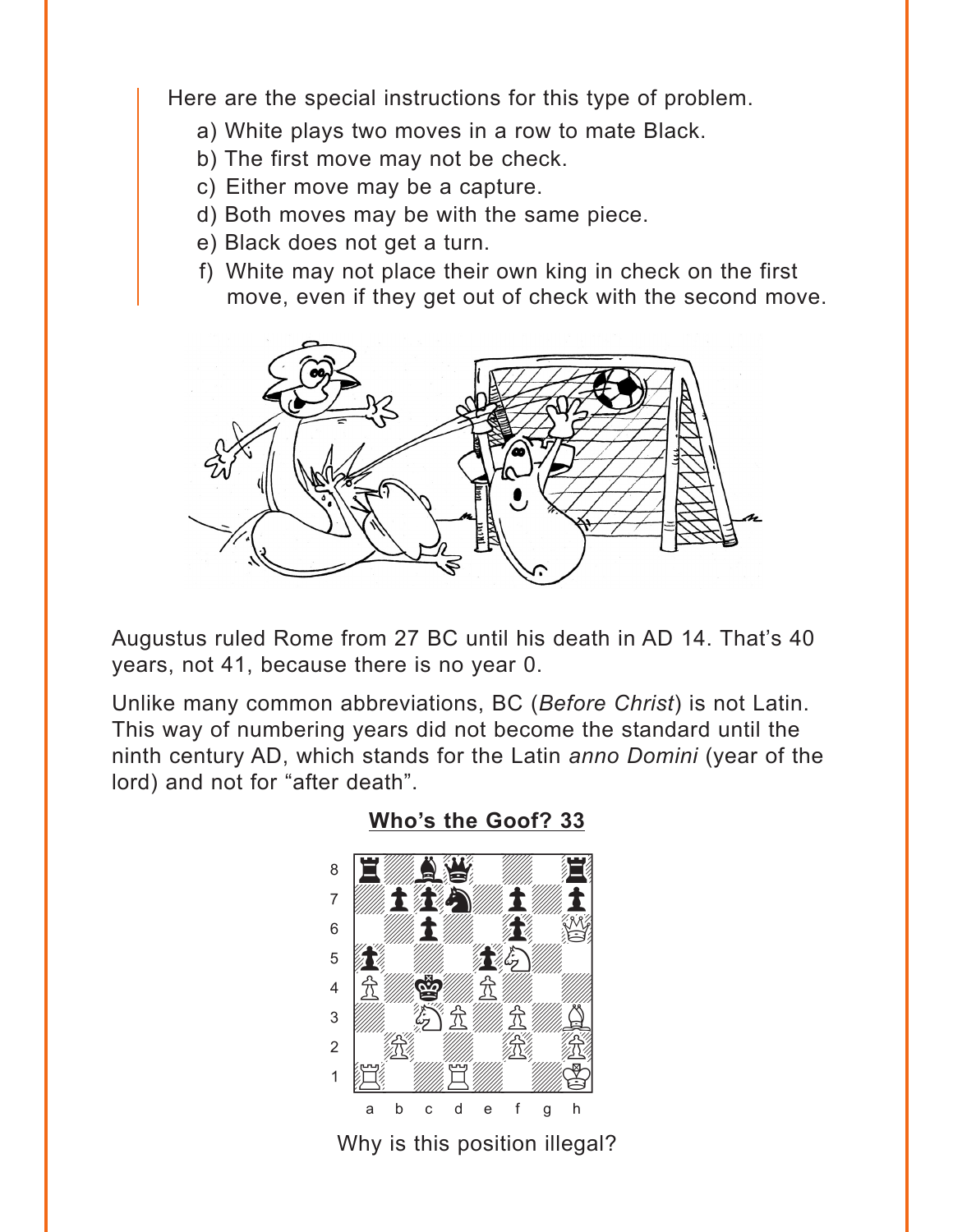<span id="page-3-0"></span>The original Roman name for the month after July was Sextilis (*sixth*). But in 8 BC, Augustus decided it was time to have his own month, like his great uncle Julius Caesar. And here we are today, two millennia later, still living in the month of August.



The next puzzle is a *Toronto style* chess maze. Captures are not allowed. For more details, see the instructions below (and column 69).



**[Chess Maze 16](#page-6-0)**

Which kind of promoted piece gets through the maze fastest? Rook, bishop, or knight?

Only the white pawn moves. When it reaches the last rank, it may become a rook, bishop, or knight. But not a queen. After the promotion, only the promoted piece moves. Find the shortest path to capture the black king, without taking any pieces or moving to a square attacked by a black piece. It is possible to go through the maze with a rook, bishop, or knight. Figure out which piece has the shortest path, and which the longest.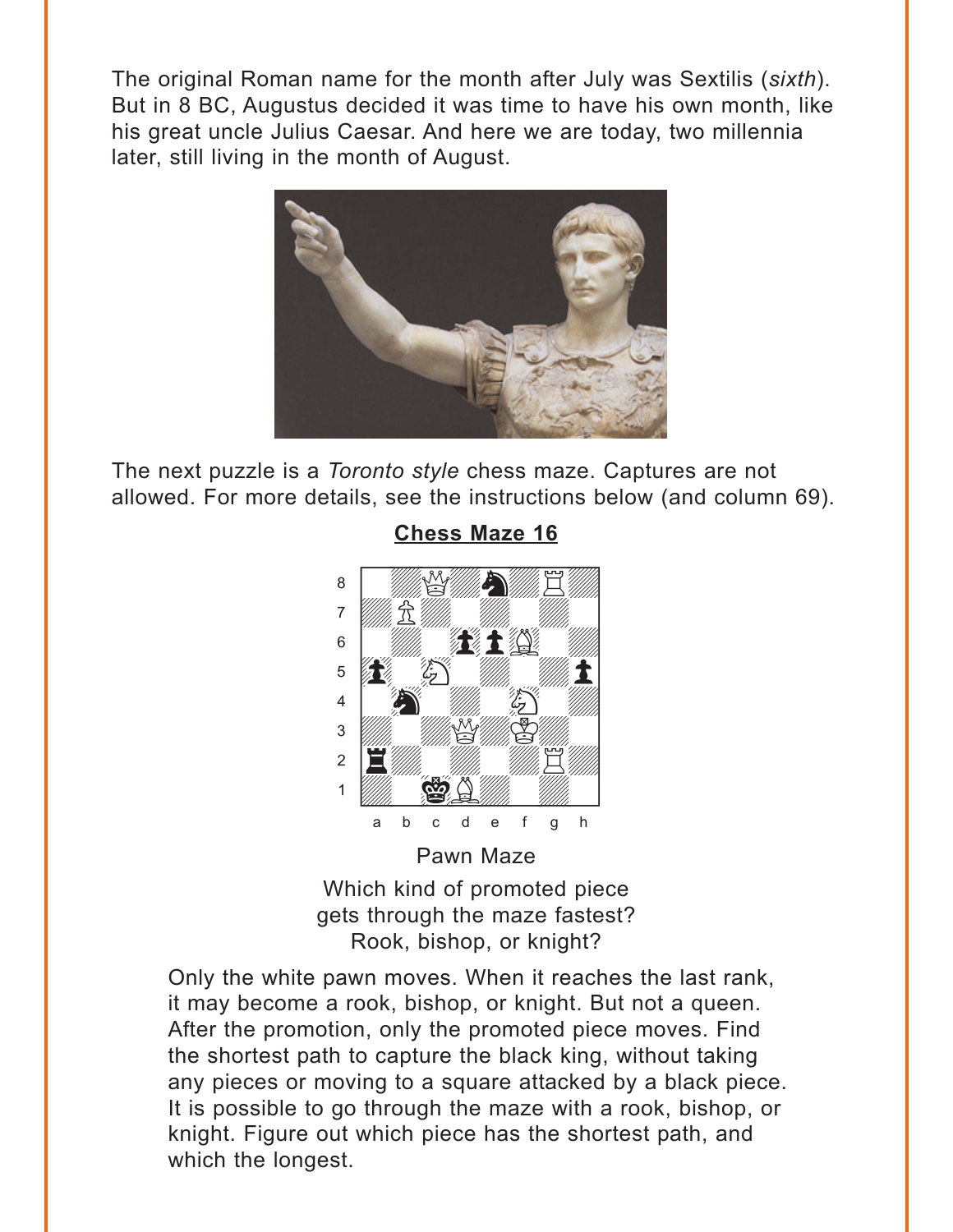# <span id="page-4-0"></span>**SOLUTIONS**

All problems by J. Coakley, *Puzzling Side of Chess* (2016).

**PDF hyperlinks.** You can advance to the solution of any puzzle by clicking on the underlined title above the diagram. To return to the puzzle, click on the title above the solution diagram.

*Archives***.** Other columns with similar problems can be found in the Puzzling Side archives.



**[Triple Loyd 57](#page-0-0)**

Promotional gimmick.

### **[Double Whammy 65](#page-1-0)**



1.Qb3 2.Bh5# The pinning of the guards.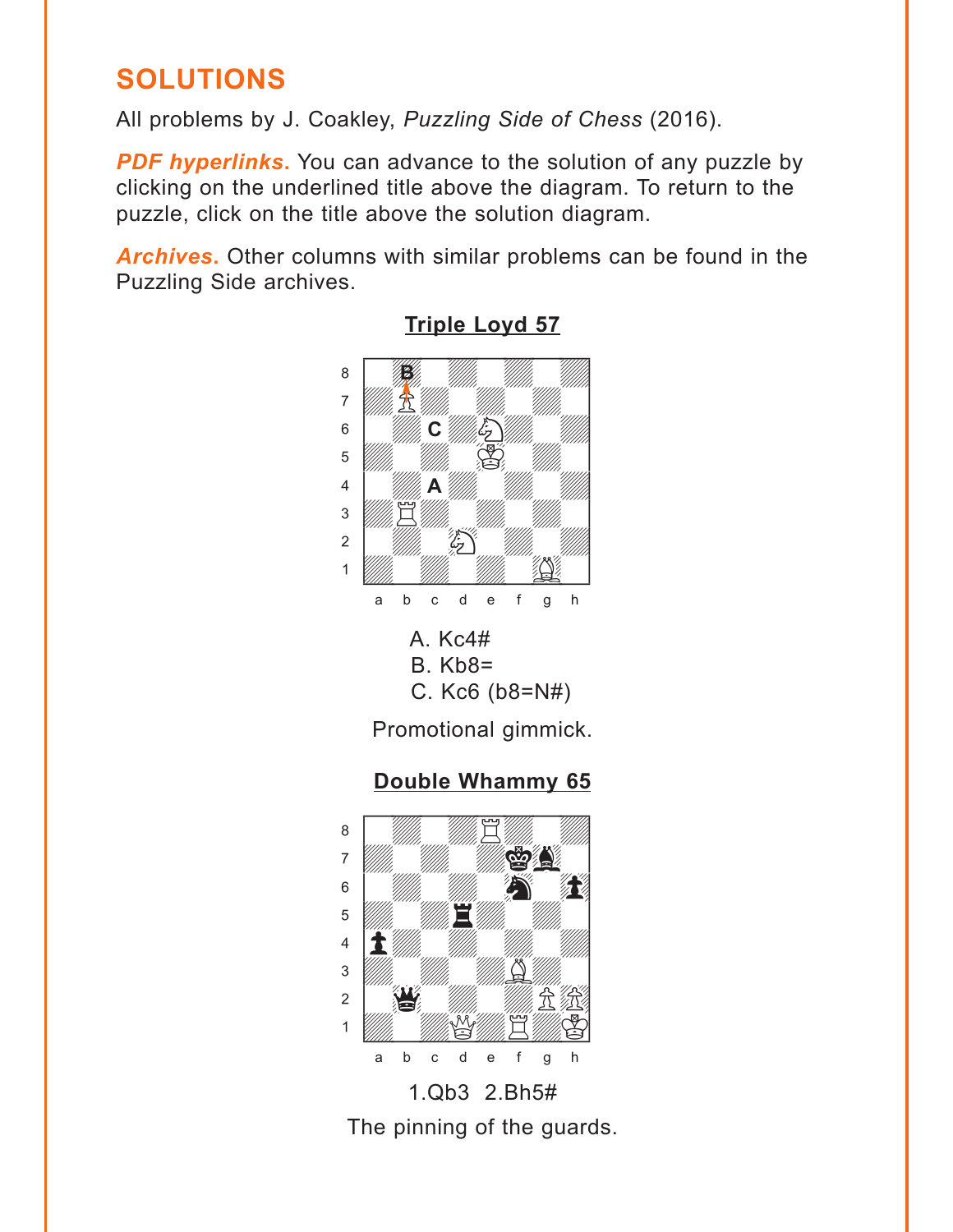### Who's the Goof? 33

<span id="page-5-0"></span>

The position is illegal because the black king is in an impossible check.

If the last move was cxd3+ or exd3+, then White made two captures on light squares (d3 and f3). But Black is only missing two pieces, a knight and a dark-square bishop.

If the last move was d2-d3+, then the white dark-square bishop must have been captured on c1, since it could not have moved from c1 with white pawns on b2 and d2. Black has made two captures with pawns (on c6 and f6). White is only missing two pieces, the c-pawn and the bishop that was captured on c1.

 $QED$  (Quod erat demonstrandum = 'which was to be proved')